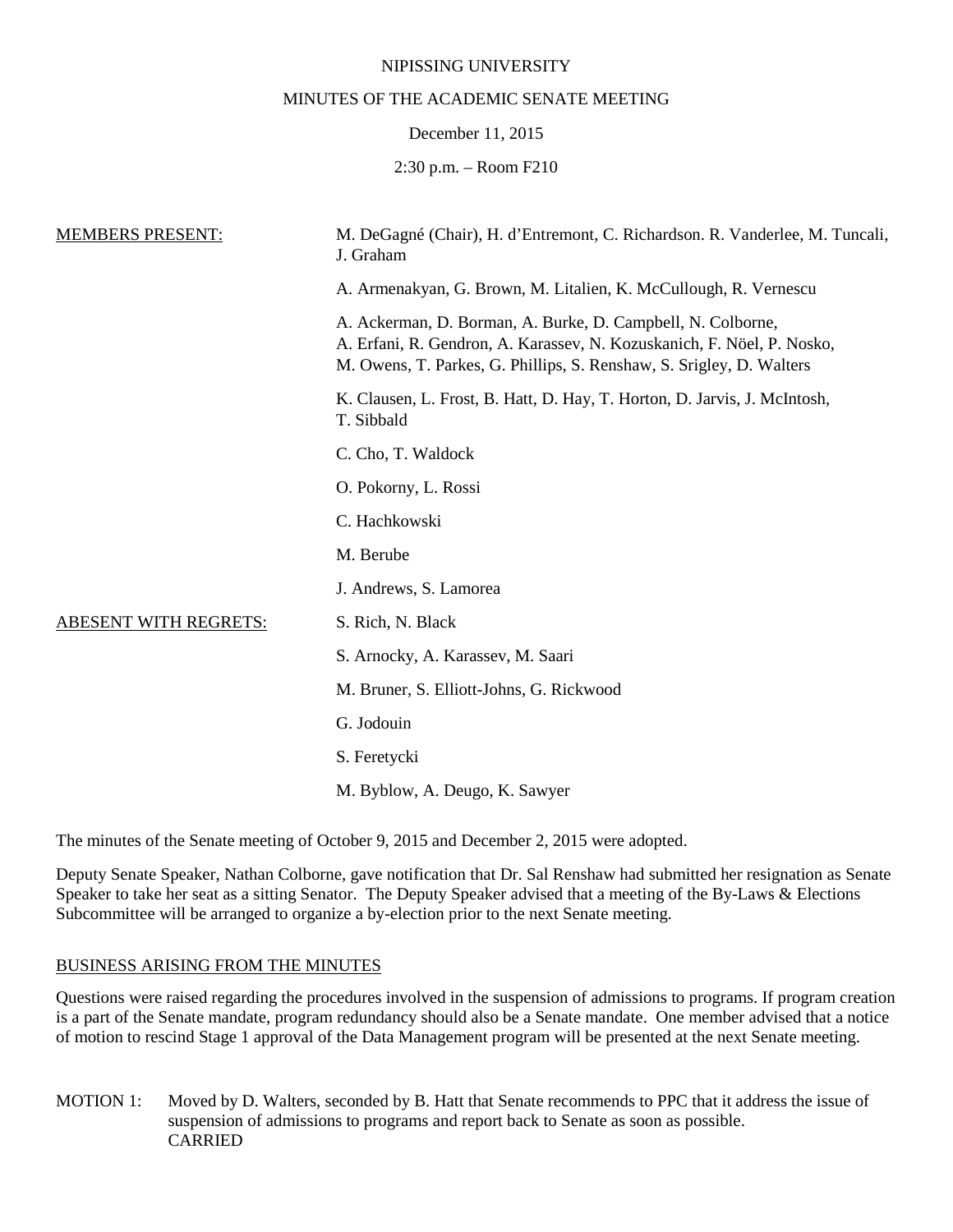# QUESTION PERIOD

Questions were asked why and at what cost an outside professional negotiator was hired to represent the administration during the recent labour negotiations. The President advised that both parties had access to professional advice. As there was no prior notice to the question, the specific information regarding the cost was not currently available and this question was deferred to the next Senate meeting.

A question was asked whether the student evaluation policy would be revised in light of the recent labour negotiations. A request was made to pass a Motion to have Senate approve that individual faculty members have the right not to administer student evaluations. The Provost advised that student evaluations are a requirement of the Collective Agreement. As per the CA faculty should continue the administration of student evaluations. The Motion was withdrawn from the floor and a request was made that Senate recommend that a meeting of the JCAA be held to discuss the student evaluation policies. Senator Andrews asked that student representatives be invited to attend the meeting.

A request was made as to when an official announcement would be made regarding the resignation of the Associate Vice-President Academic. The Provost advised that it would be done soon. There will be no acting or interim position at this time. If another position is approved, it will go through the appropriate process. There are no plans to advertise nationally.

A request for information was made as to who is now overseeing the Ontario Graduate Scholarship application process. The Provost advised that he will be signing off on the applications and will ensure that contact information is updated.

A question was raised concerning the Elizabeth Thorn Endowed Chair in Literacy and Language Arts. The Provost confirmed that Dr. Rich has vacated/is vacating this position as well. In response to another question relating to the Chair, the Provost indicated that he had not asked for (nor had any intention of asking for) an exit report for Dr. Rich in this matter. Following this response, the following motion was presented.

MOTION 2: Moved by D. Jarvis, seconded by J. McIntosh that Senate requests that the outgoing Dr. Elizabeth Thorn Chair in Literacy and Language Arts give a report on the activities during her occupancy. CARRIED

A third question addressed whether or not the endowment principal remained intact so that a new Elizabeth Thorn Chair may be sought. The Provost stated that he assumed the principal of the endowment had not been touched. As there was no prior notice to the question, the specific information regarding the cost was not currently available and this question was deferred to the next Senate meeting.

In relation to a question about the naming of a new Chair, the Provost tied his response to the previous question.

A Senator advised that he was pleased to see that the Board Chair was present. He asked the President and Provost what their priorities, passion, and goals were as far as Nipissing University is concerned. In short form, the President advised that his vision is the Strategic Plan. The Provost advised that his priorities moving forward are to continue to focus on students and research activity. He stated that we need to work together to come up with innovative and new programs and look to the future instead of the past.

A request was made for clarification regarding the process of an adjunct professor appointment for Dr. Emilio Landolfi. The Provost advised that it appears that this fell through the cracks. In the future he will endeavour to ensure that procedures are followed.

Following a discussion of the decision made by the Board to close the Muskoka Campus a question was asked whether the administration would be willing to form a subcommittee to discuss suspending the closure and continue running the program for 2015-16. The President advised that the appropriate process was followed. The Board was consulted prior to the meeting and had ample information. The Bracebridge Campus has not been sold but the University is open to offers.

A request was made that administration and the Board to provide formative and summative evaluations of the status of the Muskoka Campus going back 5-10 years. The Provost asked if the request was being made for someone to go out and write the reports or if this is a request for reports that are in existence.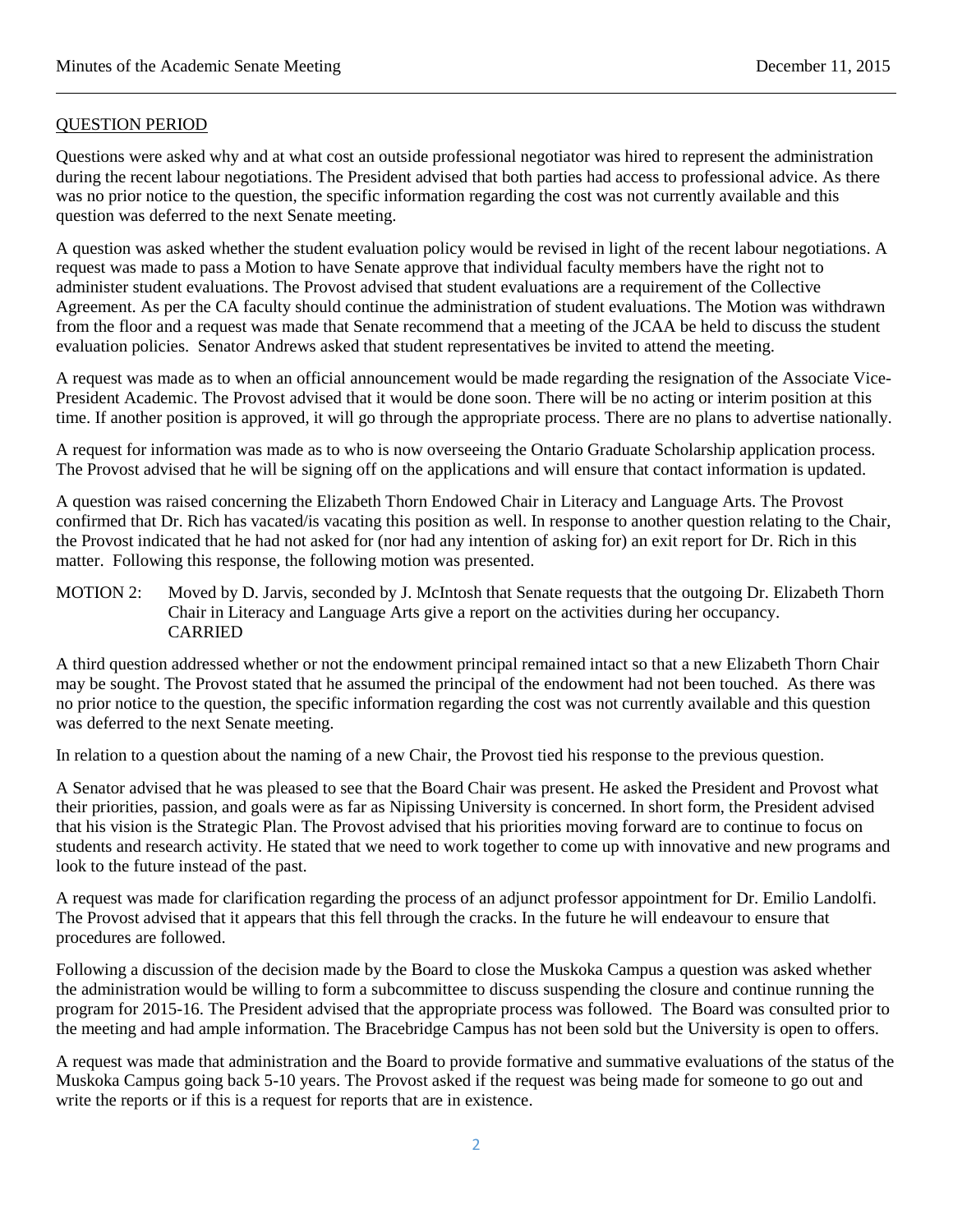MOTION 3: Moved by S. Renshaw, seconded by S. Srigley that Senate recommend to the Board that they: A: rescind the decision regarding the closure of Muskoka until such time as; B: a joint Board/Senate subcommittee specifically tasked with fully considering the financial as well as academic implications of the close of Muskoka can be undertaken and can report fully to both Senate and the Board; C: that this subcommittee will engage in wide consultation including and especially with the Faculty at Muskoka with Faculty at North Bay who have been involved in programming over the last 19 years and especially with the Dean of Muskoka; D: that in the meantime existing academic programming will continue at Muskoka for at least the 2016-17 academic year. CARRIED 2 OBJECTIONS

A request was made that the Speaker remind Senators and guests that there are to be no electronic recordings of Senate meetings unless it has been previously advised of.

A Senator spoke to the action of having the faculty e-mail disabled so that all messages were irrevocably lost. The question was asked if it would have been technologically possible to change faculty passwords or to have put a notice on the website that due to the labour dispute, faculty e-mails had been disabled. The Vice-President Administration advised that the issue involved breaking into each faculty account which would have given administration access to faculty information. Also, if the passwords had been changed, a request could then be made to Google to reset the password. The President was asked to explain this decision.

The President advised that the withdrawal of teaching services had many regrettable consequences, but when service is withdrawn it should not be surprising that the tools (e-mail, office space, etc.) also be withdrawn. This decision was predicated by an earlier decision by the faculty. Graduate student access was facilitated by the Faculty Association and Administration.

The Deputy Speaker advised that because of the sensitivity of the motion, he recommends that a secret ballot take place.

Motion 4: Motion of Censure - Moved by S. Srigley, seconded by R. Gendron that Senate censure the President for his decision to completely disable full-time faculty email accounts during the strike. This was a misuse of the powers of the President's Office and a decision with no redeeming benefits. It only served to damage the reputation of the University and the faculty and it caused significant distress to the student body. CARRIED

# REPORTS of STANDING COMMITTEES and FACULTY or UNIVERSITY COUNCILS

# **SENATE EXECUTIVE COMMITTEE**

- **December 3, 2015 Report**
- Motion 5: Moved by M. DeGagné, seconded by M. Tuncali that Senate receive the report of the Senate Executive Committee dated December 3, 2015. CARRIED

# **UNDERGRADUATE STUDIES COMMITTEE**

# • **October 14, 2015 Report**

Motion 6: Moved by M. Tuncali, seconded by C. Richardson that Senate receive the report of the Undergraduate Studies Committee dated October 14, 2015.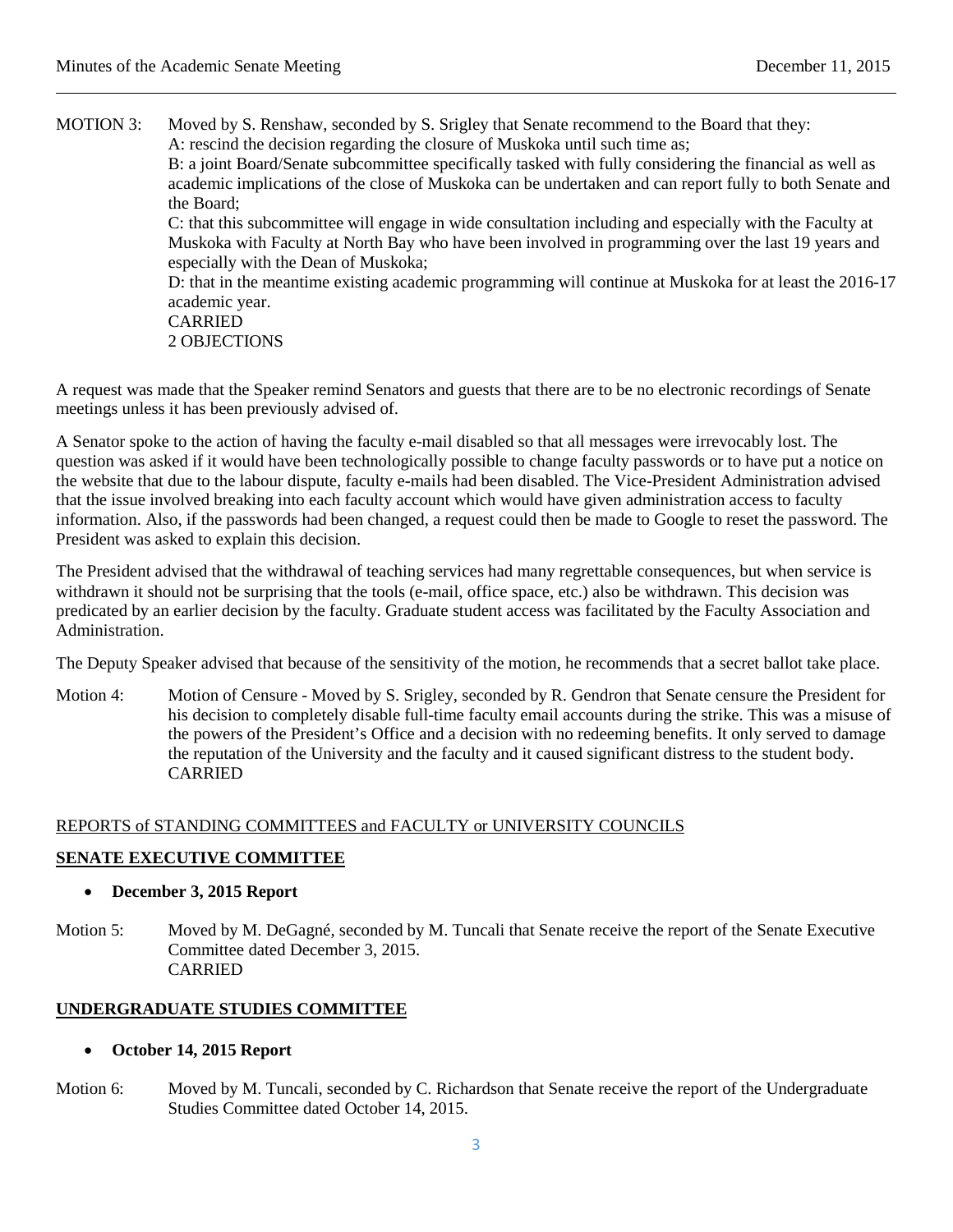# CARRIED

# **FACULTY OF APPLIED & PROFESSIONAL STUDIES**

### **School of Business**

Motion 7: Moved by M. Tuncali, seconded by H. d'Entremont that Senate approve that the new student applicants to the BComm or BBA programs, who have completed specific courses through the Certified General Accountants (CGA) accrediting body, with a minimum 60% final grade in the course, will be eligible for advanced standing credit. The following courses eligible for advanced standing credit consideration are:

| Course          | <b>CGA Course Title</b>                        |
|-----------------|------------------------------------------------|
| FA1             | <b>Financial Accounting Fundamentals</b>       |
| FA2             | Financial Accounting: Assets                   |
| MA1             | <b>Management Accounting Fundamentals</b>      |
| FA3             | Financial Accounting: Liabilities and Equities |
| BC <sub>1</sub> | <b>Accounting Business Case</b>                |
| BC2             | <b>Public Practice Audit Case</b>              |
| MU1             | Internal Auditing and Controls                 |
| MS <sub>2</sub> | <b>Information Systems Strategy</b>            |
| PF <sub>1</sub> | <b>Public Sector Financial Management</b>      |
| FN2             | <b>Advanced Corporate Finance</b>              |
| TX <sub>2</sub> | Advanced Personal & Corporate Taxation         |
| AU <sub>2</sub> | <b>Advanced External Auditing</b>              |
| PA <sub>1</sub> | <b>Issues in Professional Practice</b>         |
| PA <sub>2</sub> | <b>Strategic Financial Management</b>          |
| <b>CARRIED</b>  |                                                |

- MOTION 8: Moved by M. Tuncali, seconded by H. d'Entremont that Senate approve that ORGS 2117 be listed in the Academic Calendar as a 3 hour lecture per week rather than the current listing as 1.5 hours lecture and 1.5 hours lab per week. CARRIED
- MOTION 9: Moved by M. Tuncali, seconded by H. d'Entremont that Senate approve the removal of ADMN 4117 Portfolio Theory from the curriculum. CARRIED
- MOTION 10: Moved by M. Tuncali, seconded by H. d'Entremont that Senate approve changing the prefixes of the following courses from ADMN to FINC.

ADMN 2116 - Management of Financial Institutions ADMN 3116 - Financial Management I ADMN 3117 - Financial Management II ADMN 3316 - Investments ADMN 3907 - Insurance and Risk Management ADMN 4116 - Fundamentals of Financial Derivatives CARRIED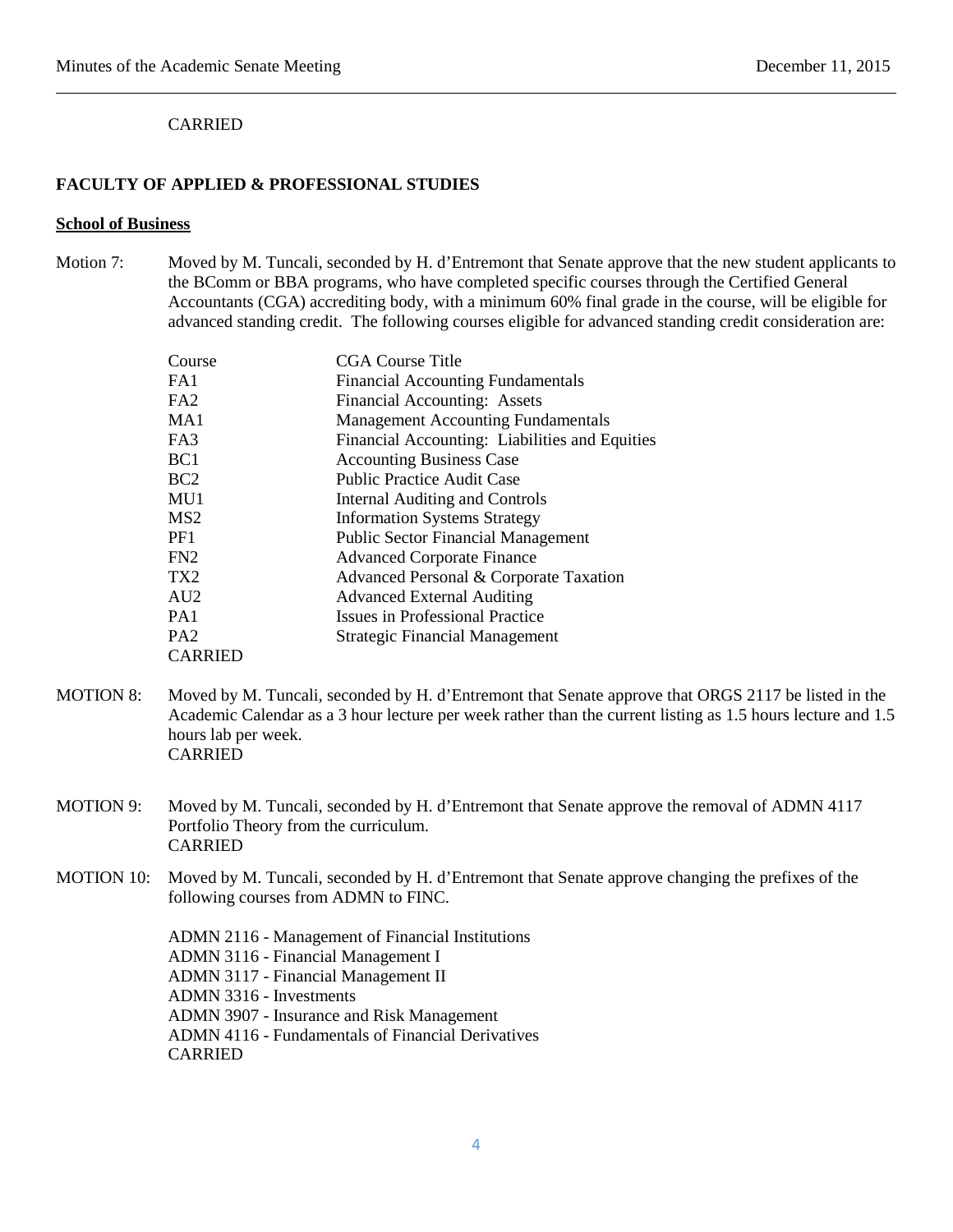| <b>MOTION 11:</b> | Moved by M. Tuncali, seconded by H. d'Entremont that Senate approve the addition of FINC 4706<br>Financial Portfolio and Wealth Management, FINC 2406 Principles of Finance with Excel and FINC<br>4917 Entrepreneurial Finance to the curriculum.<br><b>CARRIED</b> |
|-------------------|----------------------------------------------------------------------------------------------------------------------------------------------------------------------------------------------------------------------------------------------------------------------|
| <b>MOTION 12:</b> | Moved by M. Tuncali, seconded by H. d'Entremont that Senate approve the addition of FINC 3316<br>Investments be added as a prerequisite for FINC 4116 Fundamentals of Financial Derivatives.<br><b>CARRIED</b>                                                       |
| <b>MOTION 13:</b> | Moved by M. Tuncali, seconded by H. d'Entremont that Senate approve the restriction about BComm<br>students be removed for FINC 2116 Management of Financial Institutions.<br><b>CARRIED</b>                                                                         |
| <b>MOTION 14:</b> | Moved by M. Tuncali, seconded by H. d'Entremont that Senate approve the addition of FINC 2406<br>Principles of Finance with Excel be added as a prerequisite for FINC 3316 Investments.<br><b>CARRIED</b>                                                            |
| <b>MOTION 15:</b> | Moved by M. Tuncali, seconded by H. d'Entremont that That Senate approve the addition of FINC 3316<br>Investments as a prerequisite for FINC 4706 Financial Portfolio and Wealth Management.<br><b>CARRIED</b>                                                       |
| <b>MOTION 16:</b> | Moved by M. Tuncali, seconded by H. d'Entremont that Senate approve the Entrepreneurial Finance<br>Certificate as described. This certificate shall be presented to eligible BBA and BComm students at the<br>time of graduation.<br><b>CARRIED</b>                  |
| <b>MOTION 17:</b> | Moved by M. Tuncali, seconded by H. d'Entremont that Senate approve the Financial Product Sales<br>Professional Certificate as described. This certificate shall be presented to eligible BBA and BComm<br>students at the time of graduation.<br><b>CARRIED</b>     |

#### **Social Work**

MOTION 18: Moved by M. Tuncali, seconded by R. Vanderlee that Senate to approve the Bachelor of Social Work (Honours) degree requirements. CARRIED

# MOTION 19: Moved by M. Tuncali, seconded by R. Vanderlee that Senate approve the addition of the following courses, as outlined, to the Bachelor of Social Work (Honours) degree.

SWRK 3106 - Social Work as Transformative Practice SWRK 3206 - Communication, Theory, and Practice SWRK 3306 - Individual Practice Across the Lifespan SWRK 3406 - Aboriginal Communities and the Métis Nation SWRK 3506 - Anti-Oppression Theorizing SWRK 3606 - Aboriginal Child Welfare SWRK 3706 - Working with Children and Families SWRK 3806 - Community Practice in Northern and Rural Communities CARRIED

MOTION 20: Moved by M. Tuncali, seconded by R. Vanderlee that Senate approve the addition of the following courses, as outlined, to the Bachelor of Social Work (Honours) degree.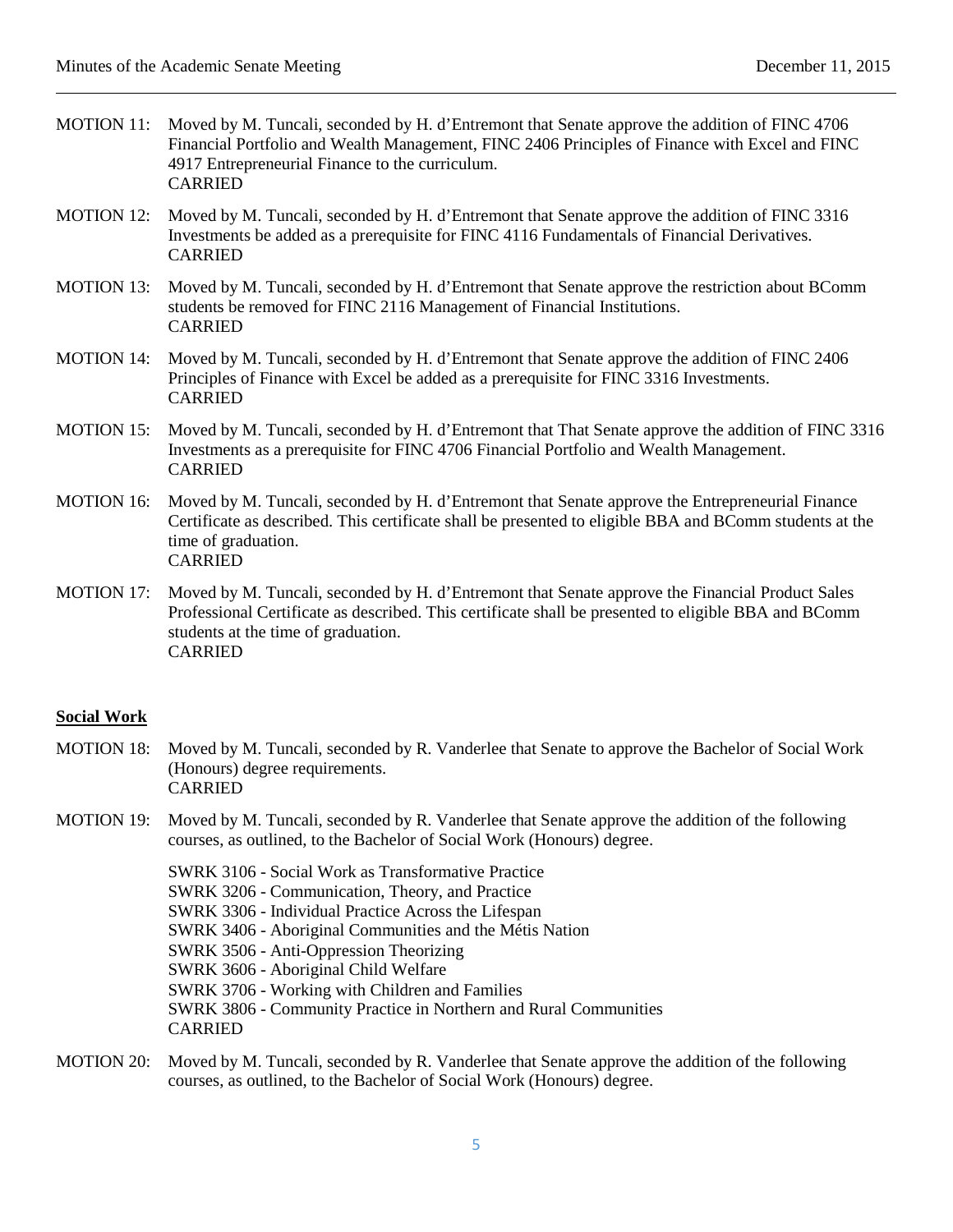SWRK 4106 - Social Work Practice with Groups SWRK 4206 - Social Work Research SWRK 4306 - Aboriginal Wellness SWRK 4406 - Field Integration Seminar SWRK 4515 - Field Practicum SWRK 4505 - Field Practicum CARRIED

# **FACULTY OF ARTS AND SCIENCE**

#### **Computer Science and Mathematics**

MOTION 21: Moved by M. Tuncali, seconded by S. Lamorea that Senate approve the following courses to the curriculum:

> PHYS 3006 Introduction to Quantum Physics MATH 3226 Introduction to Stochastic Processes MATH 4046 Advanced Applications of Probability and Statistics CARRIED

# **SCHULICH SCHOOL OF EDUCATION**

#### **Bachelor of Education**

- MOTION 22: Moved by M. Tuncali, seconded by C. Richardson that Senate approve the addition of EDUC 4772 Teaching in Ontario Catholic Schools to the list of electives in the Bachelor of Education program. CARRIED
- MOTION 23: Moved by M. Tuncali, seconded by C. Richardson that Senate approve the banking of the following courses:

EDUC 1013 Observation and Practice Teaching I P/J EDUC 1123 Observation and Practice Teaching I J/I EDUC 4102 Education and Schooling EDUC 4114 Curriculum Studies I EDUC 4118 Curriculum Methods - Part I P/J EDUC 4202 Education and Schooling EDUC 4214 Curriculum Studies I EDUC 4218 Curriculum Methods Part I J/I EDUC 4306 Education and Schooling EDUC 4307 Educational Psychology and Special Education EDUC 4315 Curriculum Methods EDUC 4315 Curriculum Methods--Computers EDUC 4315 Curriculum Methods--Management EDUC 4325 Curriculum Development and Evaluation EDUC 4326 Business Studies, General (Intermediate) EDUC 4327 Business Studies, General (Senior) EDUC 4355 Observation and Practice Teaching I/S EDUC 4416 Computer Science (Intermediate) EDUC 4417 Computer Science (Senior)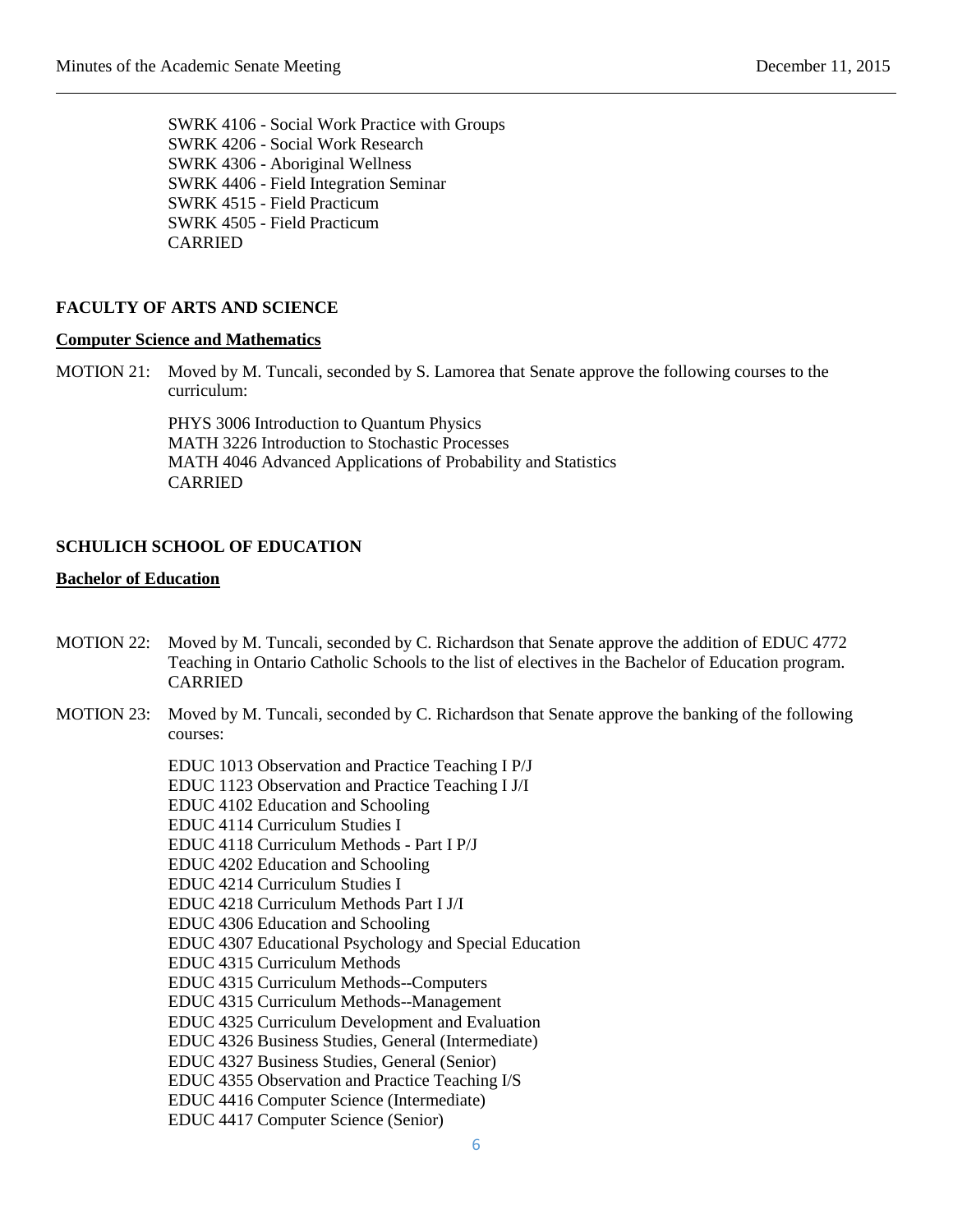EDUC 4454 Curriculum Methods EDUC 4454 Curriculum Methods--Computers EDUC 4454 Curriculum Methods--Management EDUC 4464 Curriculum Methods EDUC 4464 Curriculum Methods--Computers EDUC 4464 Curriculum Methods--Management EDUC 4476 Health and Physical Education (Intermediate) EDUC 4477 Health & Physical Education (Senior) EDUC 4486 Science I EDUC 4487 Science -- Biology EDUC 4496 Visual Arts (Intermediate) EDUC 4497 Visual Arts (Senior) EDUC 4506 Science -- Physics EDUC 4516 Music -- Instrumental (Intermediate) EDUC 4517 Music -- Instrumental (Senior) EDUC 4537 Science -- Chemistry EDUC 4596 Advanced Science EDUC 4641 Observation and Practice Teaching I P/J EDUC 4651 Observation and Practice Teaching I J/I EDUC 4684 Observation and Practice Teaching P/J EDUC 4694 Observation and Practice Teaching J/I CARRIED

# **Bachelor of Physical and Health Education**

MOTION 24: Moved by M. Tuncali, seconded by D. Hay that Senate approve the addition of CLAS 2206 Sport and Recreation in the Classical World to the list of required 3-credit elective courses in the Bachelor of Physical and Health Education, as below:

> One of the following 3-credit courses: PHED 4046 Contemporary Issues in Sport and Physical Activity HIST 3946 History of Sport in Canada HIST 3947 Sport and Spectacle in Modern Society ENGL 1000 Special Topics course titled: Sport in Literature and Film CLAS 2206 Sport and Recreation in the Classical World CARRIED

Non-Substantive Change:

That the title of PHED 4227 Nutrition be changed to PHED 4227 Nutrition and Physical Activity. The course remains unchanged, but the title will better reflect the course.

# **Exam Policy Revisions**

MOTION 25: Moved by M. Tuncali, seconded by H. d'Entremont that Senate amend the Nipissing University Examination Policy to read: **"Except for prepackaged courses**, the course instructor will decide whether or not there will be a final exam for their course." CARRIED 1 OBJECTION